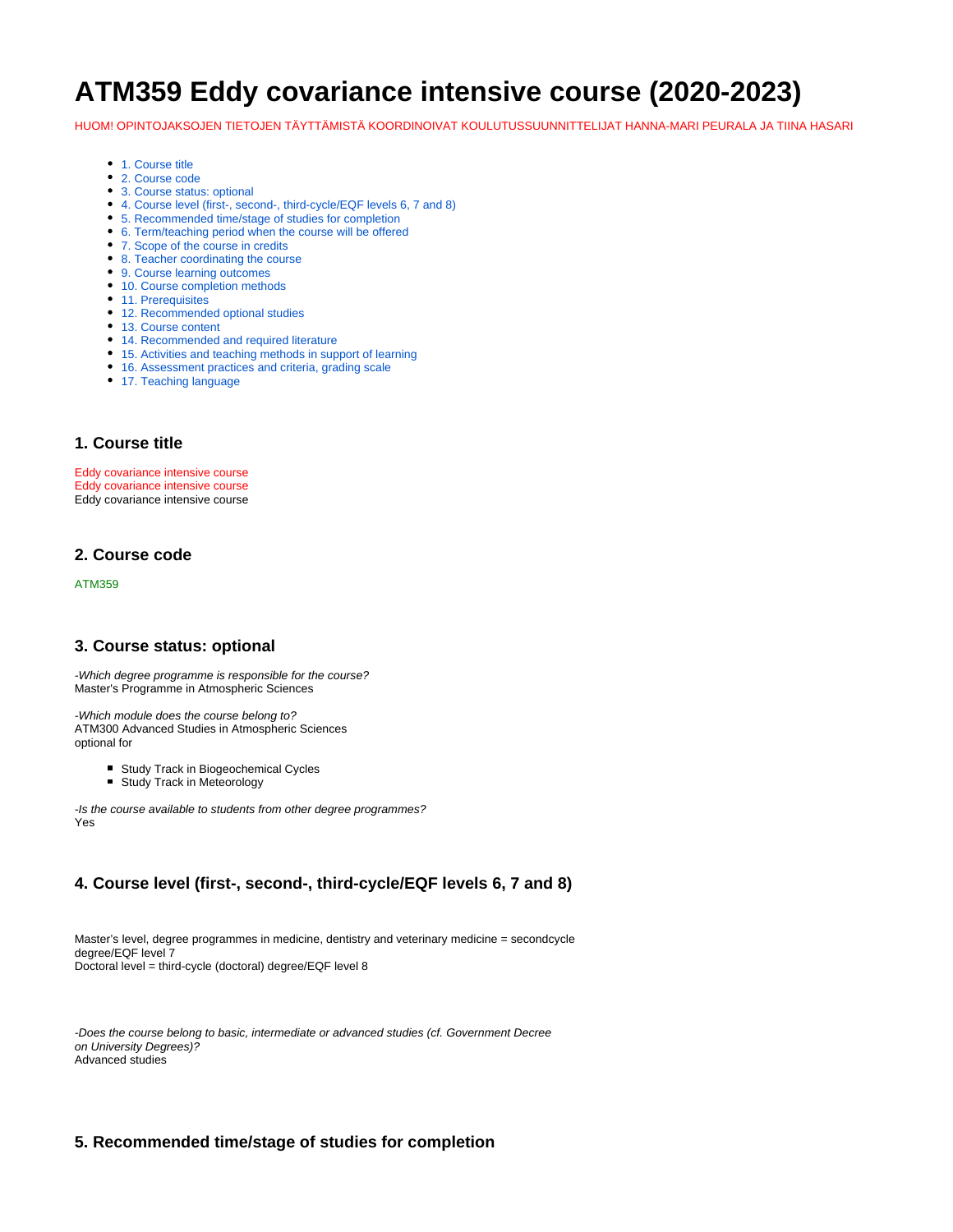Can be taken in the early or later stages of studies. However, it is recommended after the [ATM347 Boundary Layer Physics I.](https://wiki.helsinki.fi/display/opetussuunnitelma/ATM347+Boundary+Layer+Physics+I)

#### <span id="page-1-0"></span>**6. Term/teaching period when the course will be offered**

Spring term, not every year.

#### <span id="page-1-1"></span>**7. Scope of the course in credits**

5 cr

#### <span id="page-1-2"></span>**8. Teacher coordinating the course**

Ivan Mammarella

#### <span id="page-1-3"></span>**9. Course learning outcomes**

- You will learn how to process and analysis the eddy covariance flux measurements.
- You will learn how to use the post-processing software EddyUH.

#### <span id="page-1-4"></span>**10. Course completion methods**

Lectures, practical sessions in the class and final essay. Students will write the final essay after course.

#### <span id="page-1-5"></span>**11. Prerequisites**

Basics of atmospheric boundary layer physics. Suitable course at the University of Helsinki is [ATM347 Boundary Layer Physics I.](https://wiki.helsinki.fi/display/opetussuunnitelma/ATM347+Boundary+Layer+Physics+I)

Also other courses related to micrometeorological flux measurements ([ATM331 Theory of Micrometeorological Flux Measurements\)](https://wiki.helsinki.fi/display/opetussuunnitelma/ATM333+Turbulence+Theory) and time-series analysis ([ATM310 Time Series Analysis in Geosciences\)](https://wiki.helsinki.fi/display/opetussuunnitelma/ATM310+Time+Series+Analysis+in+Geosciences) may be useful.

# <span id="page-1-6"></span>**12. Recommended optional studies**

If you are interested in continuing in the subject courses [ATM332 Terrestrial water, carbon and nitrogen cycles](https://wiki.helsinki.fi/display/opetussuunnitelma/ATM332+Terrestrial+water%2C+carbon+and+nitrogen+cycles) and [ATM328 Global biogeochemical cycles](https://wiki.helsinki.fi/display/opetussuunnitelma/ATM328+Global+biogeochemical+cycles) are recommended.

#### <span id="page-1-7"></span>**13. Course content**

- Introduction to energy and gas exchange between biosphere and atmosphere.
- Overview of the theory behind of eddy covariance (EC) method.
- EC setup, sensors, methods, data post-processing and gap-filling.
- Data documentation, harmonisation and storage.
- EddyUH and rawdata post-processing.

# <span id="page-1-8"></span>**14. Recommended and required literature**

- Lecture notes
- Peer-reviewed articles
- Supplementary reading: Eddy covariance: a practical guide to measurement and data analysis / Marc Aubinet, Timo Vesala, Dario Papale, editors

# <span id="page-1-9"></span>**15. Activities and teaching methods in support of learning**

<span id="page-1-10"></span>Lectures and practical sessions in the classroom.